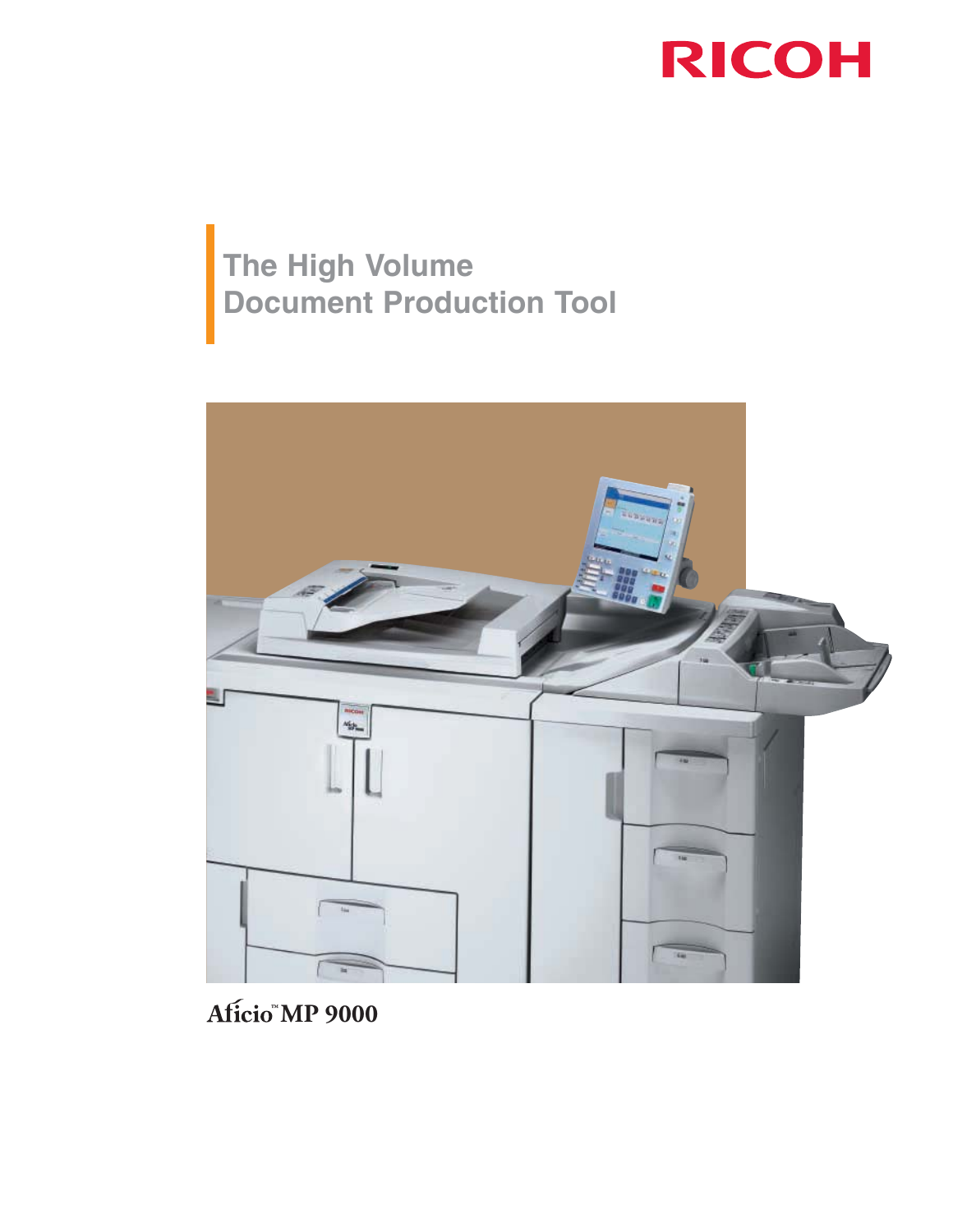# **Power up your Production Workflow**

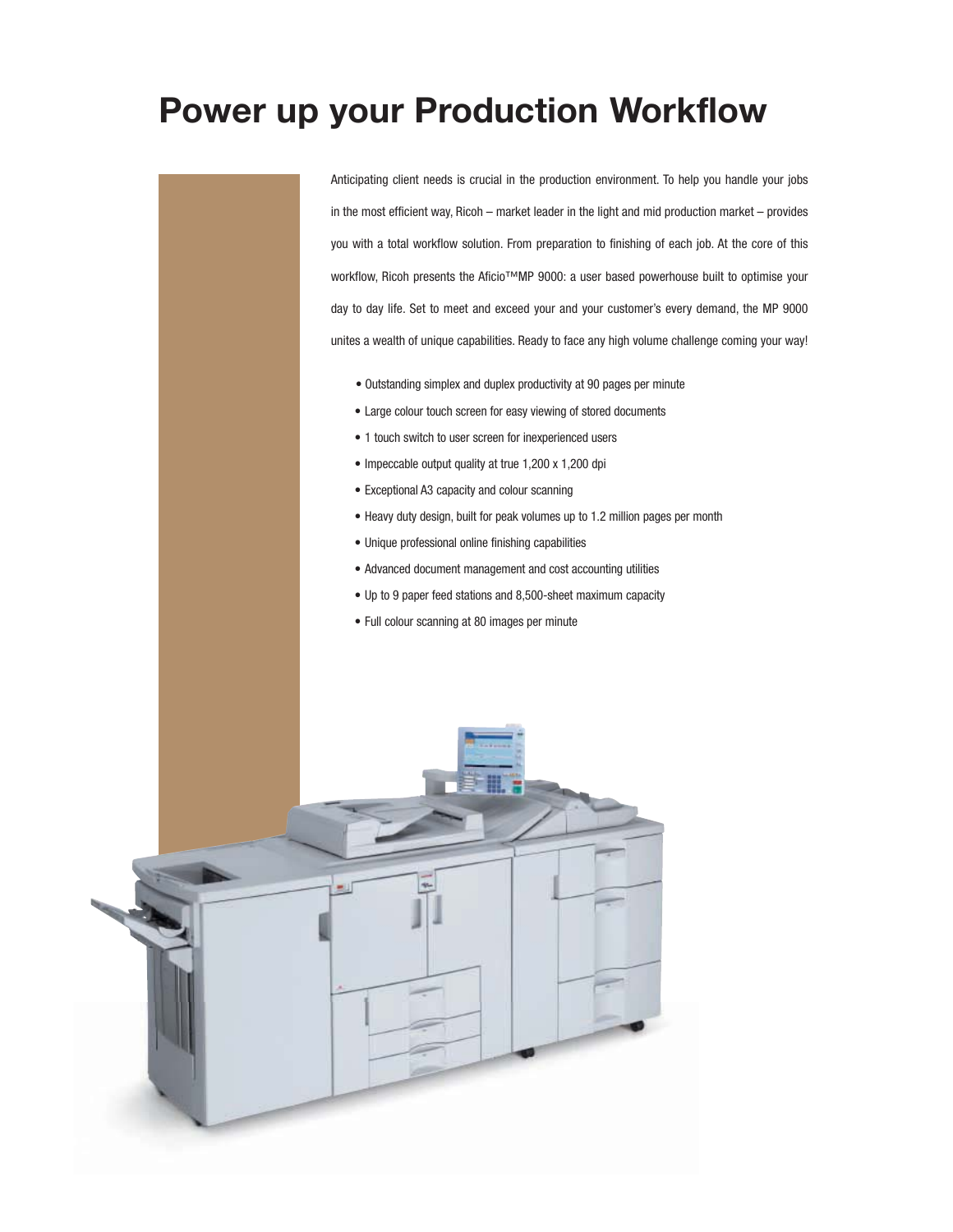# **Meeting your Specific Professional Demands**

**Every work environment has its own exact requirements, so does yours. While productivity may be on top of your list, reliability might be more important for other market segments. The Aficio™MP 9000 transcends primary needs and focuses on the entire picture. Multifunctional in every sense of the word, this high volume powerhouse addresses your precise challenges.**

#### **Educational Efficiency**

As member of a modern educational establishment, you face:

- cost and productivity related challenges
- users with varied experience in operating high volume equipment
- high demands for quality handouts, study guides and exams

The Aficio™MP 9000 offers you:

- less labour intensive and more user friendly document creation
- budget friendly production of professionally finished materials

#### **High Office Productivity**

In your busy office environment, you:

- deal with tight deadlines and varied requests
- have to work smarter and simply cannot afford to waste time

The MP 9000 meets your every demand while:

- quickly handling all reports, booklets and newsletters
- boasting easy job programming and taking the complexity out of high volume

#### **CRD Versatility**

As professional in a central reproduction department you:

- are responsible for the documents that make your company stand out
- have to meet all the requests that come your way every day
- With the MP 9000 you obtain:
- 1,200 dpi image quality and 0.5 mm registration accuracy
- fast, reliable equipment to keep you up and running

# **Exceeding Commercial Print Standards**

To increase your customer's satisfaction, you like to:

- have equipment that both experienced and inexperienced operators can use
- hit deadlines and depend on reliable equipment
- differentiate and stay ahead of the competition The MP 9000's strengths:
- efficient job storage for on-demand printing and easy job retrieval
- minimal operator intervention and non-stop operation at 90 ppm
- professional online finishing tools without compromising on speed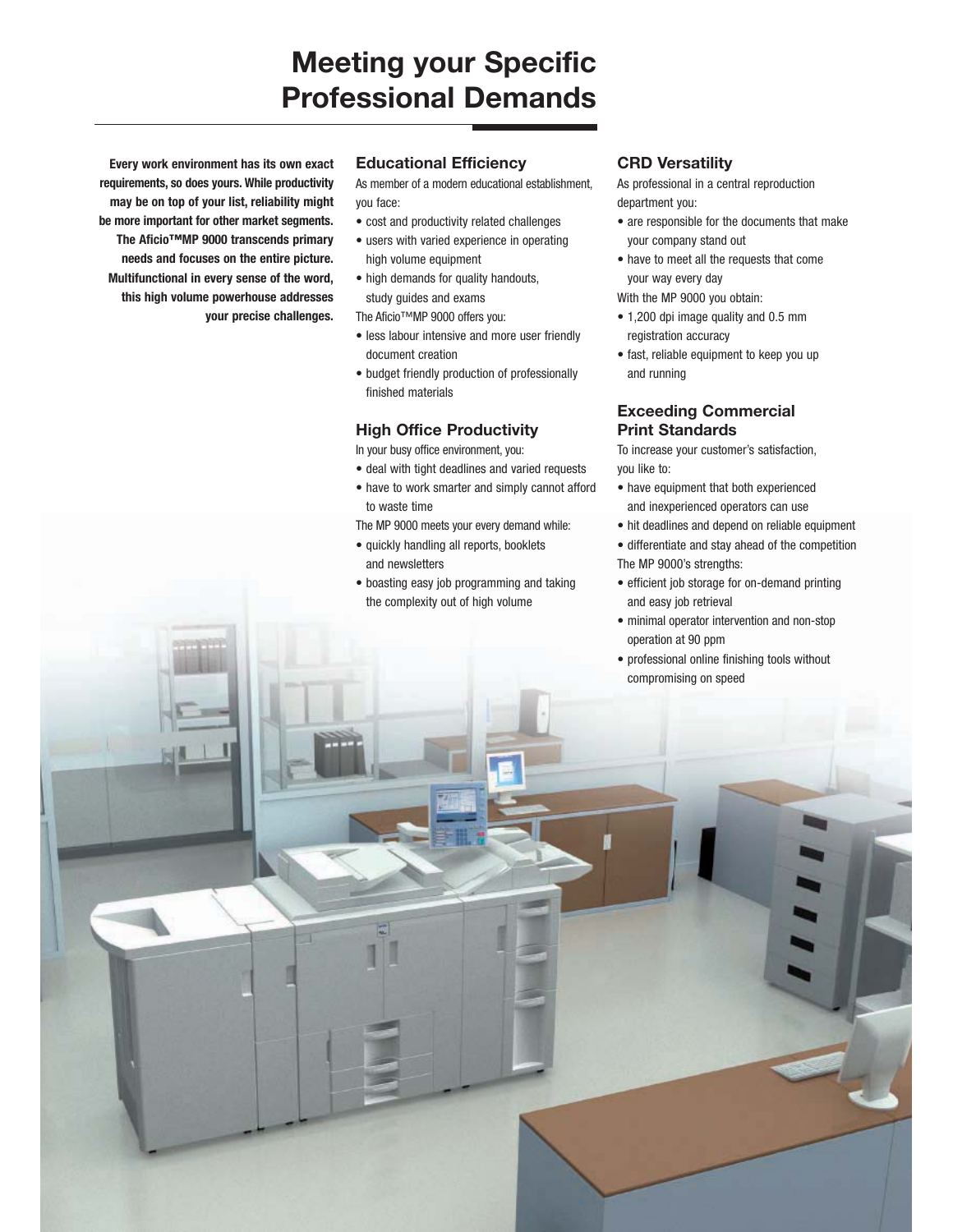# **Take Full Control of your Document Processing**

**In today's fast-moving economy you need an all-encompassing strategy to make it. Built to cover every step of your workflow, the Aficio™MP 9000 is bound to improve the performance of your organisation. From easy job preparation to finishing and accounting, this workhorse goes way beyond any conventional printing device.**

# **Easy Electronic/Digital Input**

The Aficio™MP 9000 takes the complexity out of high volume:

- job programming in a few screen touches via the colour LCD panel
- simplified display for inexperienced users
- easy browsing through stored data using list/thumbnail view
- clear animation guidance in case of irregularities



••••••••••••••••••••••••••••••••••••••••••••••••••••••

# **Finish Professionally**

- unique stapling capabilities
- automatic punching for all popular wire-binding styles
- booklet making & book folding



### **Smart Storage**

All jobs can be stored for print on-demand whether it regards an electronic file, scanned file or combination of both. Settings are included too which eliminates reprogramming if a client orders more copies later. Viewing stored files is important for easy finding and editing without printing.

# **Efficient Editing**

Professionally edit and enhance documents using the optional DeskTopEditor For Production:

- deskew and despeckle
- make changes page by page or as a total set
- remove punch holes and grey margin areas, reduce noise
- combine files from different sources and formats (and store)

•••••• • ••••••••••••••••••••

**OR POSITIONIN**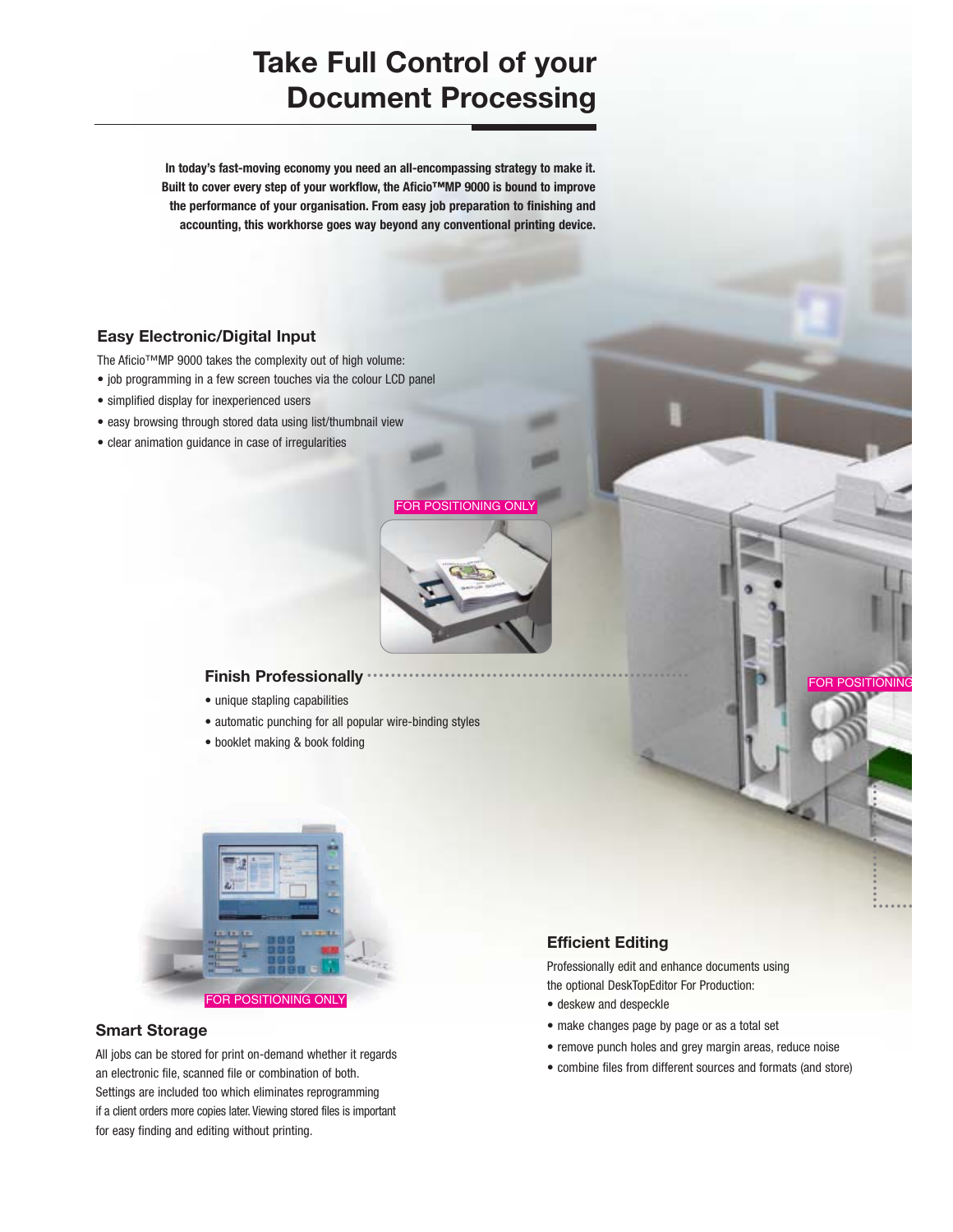#### **doc-Q-manager Workflow Software**

**Colour documents**

**<sup>&</sup>gt; <sup>500</sup> pages**

- job ticketing of print jobs
- variable data printing

**User**

**B/W documents**

• job splitting over multiple engines, print queue managements

### **Customer Specific Applications**

Featuring the Java™ (J2ME™) compatible Embedded Software Architecture™, Aficio™ devices boast unique customisation possibilities. By running specific key applications, you obtain total integration in your business infrastructure. For more information, please visit www.ricoh-developer.com.

### **Web Based Remote Monitoring**

Remotely check the device status, manage networked systems and restrict usage if necessary: it can all be done from your desktop using Web SmartDeviceMonitor™ and Web Image Monitor.

#### **Versatile Scanning**

- up to 100 single or double-sided originals
- up to 2,000 originals can be fed using Batch mode
- colour scanning

•••••••••••••••••••••



# **Uninterrupted Production**

- a maximum paper capacity of 8,500 sheets
- 9 different paper sources and automatic tray switching
- load while run convenience for paper, new jobs and toner
- impressive output capacity

• ••••••••••••••••••••••••••••••••••••••••••• •••••••••••

••••••••••••••

**ONLY** 

- 2 toner bottles for a total of 120,000 A4 pages
- duplexing at full engine speed (90 ppm)

#### **Effective Cost Accounting**

Cost allocation made transparent. Using the Equitrac Office™ and MicroPress® software, you have the tools to accurately keep track of all print/copy costs and allocate them to the appropriate department/customer.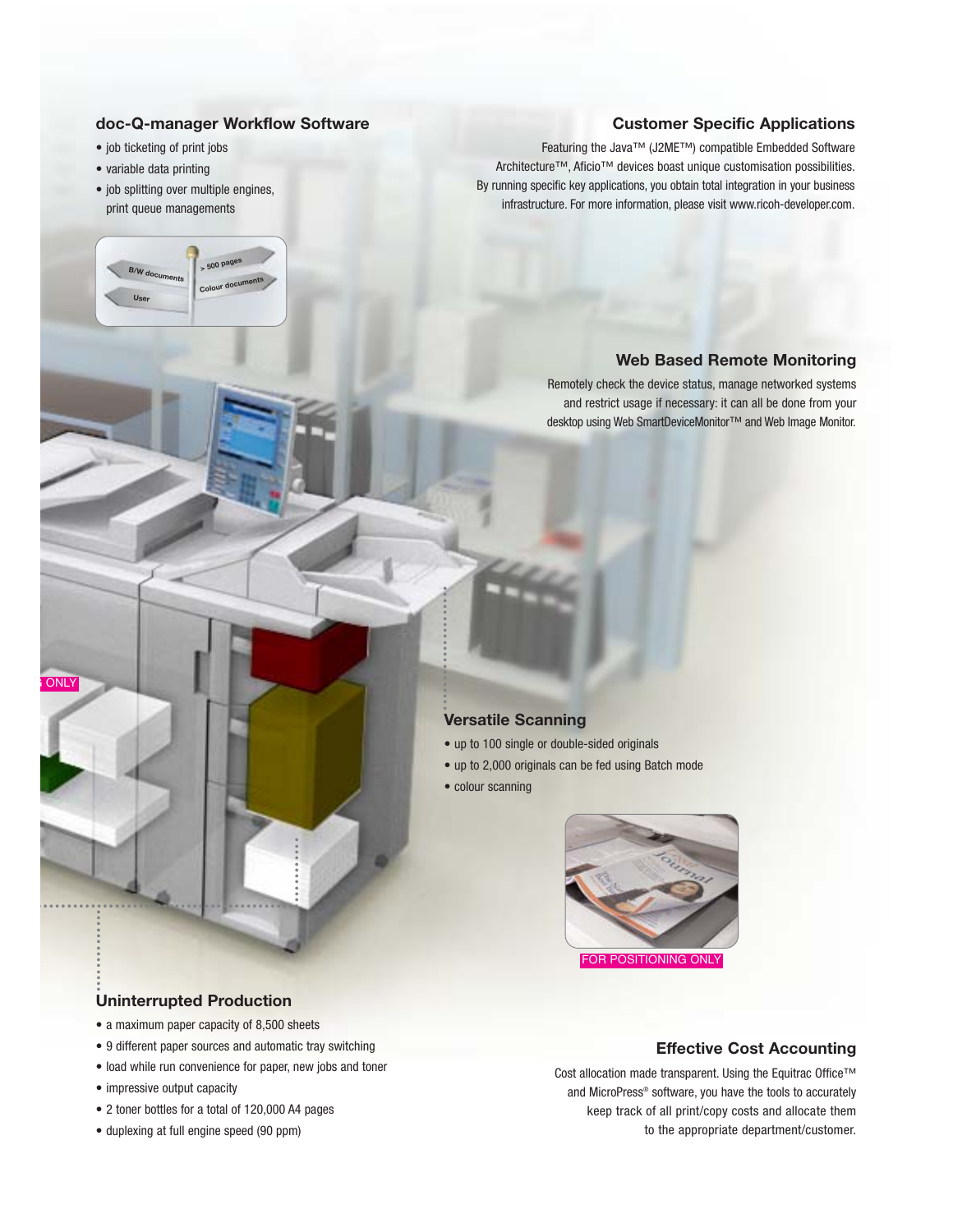# **Document Processing for Every Environment**

**As professional you know what it takes to make your business grow: equipment that copes with your daily workloads and handles peak loads. For large departments with many different users, easy operation and a minimum on user errors will be more important. Depending on your workflow, Ricoh offers a variety of controllers, designed to meet specific requirements. Choose the controller that fits you best to ensure optimum performance from your Aficio™MP 9000.**



**With Ricoh's unique printer language RPCS™ and its icon-based interface, any print job can be set in seconds.**

#### **Embedded Controller**

With the entry level embedded controller, you have full access to all the MP 9000's capabilities without extensive training. Featuring Ricoh's unique printer language RPCS™ and its icon based interface, creation of print jobs is only a click away. With the genuine Adobe® PostScript® 3™ module you can obtain the exact output you specified: fast and reliable.

# **Fiery® EB-135 for Extended Print Performance\***

The powerful external controller EB-135 offers full Fiery® functionality and incorporates a variety of utility programs such as Command Workstation to print in record time. Offering easy job composition, job queue monitoring and new features such as hot folders to automate your workflow, this controller gives you the power to meet any demand.

- straightforward printing of genuine Adobe® PostScript® files, complex graphics and variable data output
- fast ripping of heavier (PDF) files
- easy integration into existing Fiery® workflow of the MP 9000

### **DeskTopEditor For Production**

Ricoh's entry level editing solution allows you to easily edit, despeckle, deskew your files both page by page, or as an integral file. You can also combine paper and electronic documents and print or save them as one document.

#### **doc-Q-manager**

This entry level workflow solution offers you powerful features such as job ticketing, job queue management, job splitting as well as merging variable data with a pre-formatted document. You can also expand this software solution in such a way that print jobs will be re-routed to the output device that is most efficient to print for optimised print costs.

# **MicroPress® for Maximum Productivity\***

The MicroPress® option consists of a very powerful controller and a complete workflow solution in one package. It offers advanced scanning, job composition and production printing capabilities. It is available for a single engine, but also to steer multiple engines including clustering features and/or a combination of colour and black and white documents. MicroPress<sup>®</sup> offers a wealth of editing features: you can program each print job from your desktop and afterwards send it to the machine. Ideal for printing on-demand as data is stored in a post-RIP format which saves ripping time.

\* For availability, please check with your local supplier.



**Ricoh's entry level editing solution DeskTopEditor For Production allows you to easily edit, despeckle and deskew your files both page by page, or as an integral file.**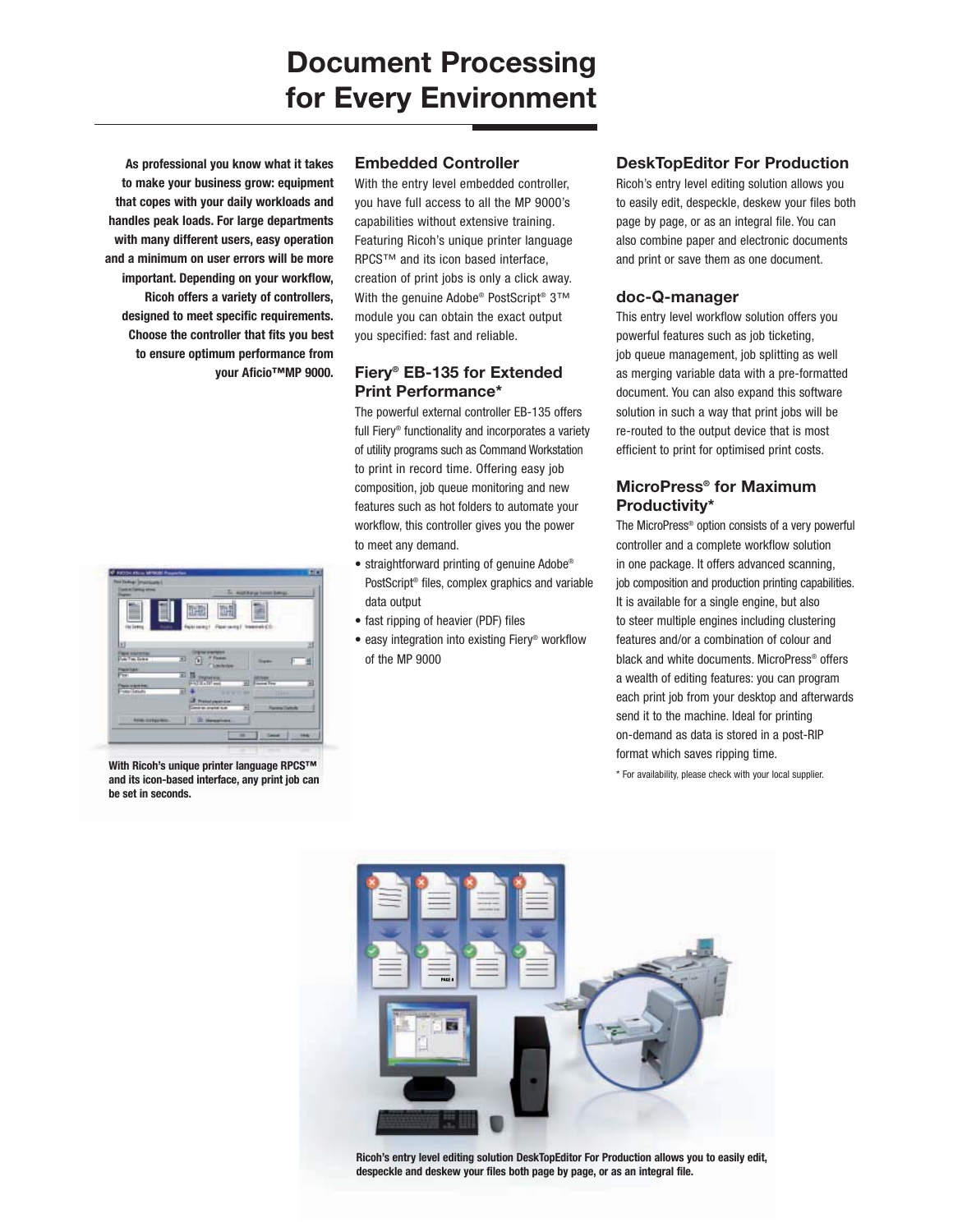# **Perfectly Finished Output**

**While finishing makes your documents look even better, it is also one of the most labour intensive daily tasks. Let the Aficio™MP 9000 take over tedious manual tasks and automatically create high quality finished documents in a fraction of the time it used to take! The MP 9000 meets your demands with a whole wealth of online professional options.**

#### **A Variety of Possibilities**

Clients expect first class presentation materials, professional reports and great looking brochures. The Aficio™MP 9000's range of online finishing capabilities handle punching, stapling, folding, saddle stitching and booklet making. You can even include up to 9 different kinds of paper in one job. Everything you need to add value to the documents you produce and differentiate your business!

### **Eye Catching Booklet Making**

Impress your clients with state-of-the-art booklets. Connect the BK5010 booklet maker and TR5010 trimmer to produce accurate and sharp folded A5 and A4 booklets. This sophisticated booklet making solution, which can be used in both online and offline conditions, automatically folds and saddle stitches booklets of up to 120 pages.

#### **Online Book Folding**

• automatic creation of square back booklets with the same look and feel as perfectly bound books

#### **Exceptional Cover Insertion**

• insertion of colour or pre-printed front and back cover for product catalogues, user manuals and brochures with the dual station cover feeder

#### **Ready to Bind Documents**

Forget about manually punching documents offline and hand loading each individual lift of paper into a separate table top punch. With the matching GBC StreamPunch™ III unit you obtain perfectly punched and ready to bind documents at the touch of a button.

### **Advanced Z-folding**

Including A3 charts and tables in an A4 presentation is very straightforward. The handy Z-folder unit automatically folds A3 sheets into A4, or A4 documents into A5 and allows for the seamless integration of larger sheets in smaller sized sets. The simple answer to complex jobs.





**Create perfectly punched and ready to bind documents at the touch of a button and conveniently insert larger sheets into smaller sized sets.**



**The Aficio™MP 9000's range of online finishing capabilities handle punching, stapling, folding, saddle stitching and booklet making.**